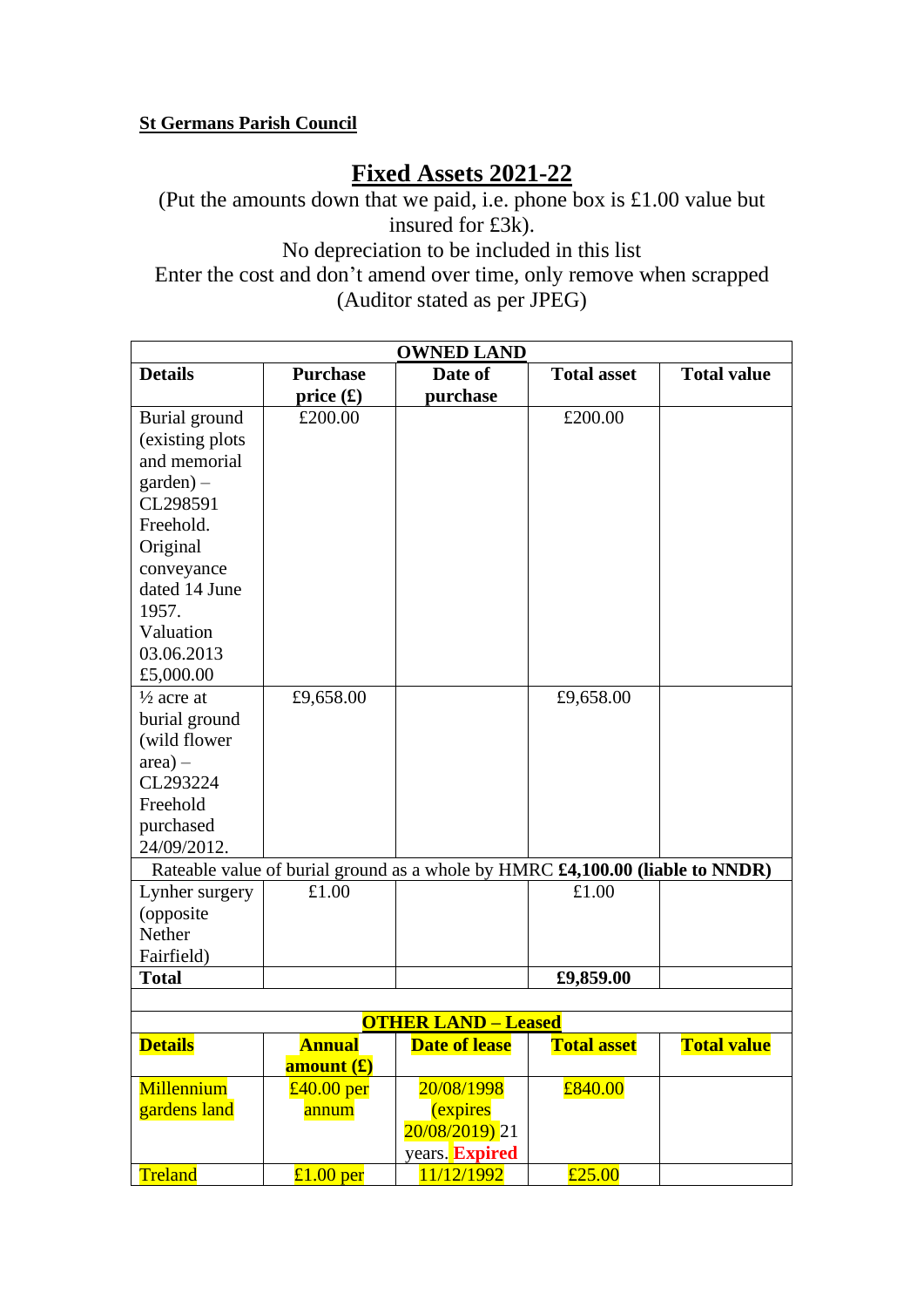| playpark land       | annum           | (for 25 years)      |                    |                    |
|---------------------|-----------------|---------------------|--------------------|--------------------|
|                     | (although no    | now expired         |                    |                    |
|                     | $S/O$ ?         | but keeps           |                    |                    |
|                     |                 | running             |                    |                    |
| Tideford            | £33.75 per      | 28/09/1997          | £945.00            |                    |
| playpark land       | annum           | <i>(expires)</i>    |                    |                    |
|                     |                 | 28/09/2018)         |                    |                    |
|                     |                 | 28 years            |                    |                    |
|                     |                 | <b>Expired</b>      |                    |                    |
| <b>Total</b>        |                 |                     | £1,810.00          |                    |
|                     |                 | <b>Total</b>        |                    |                    |
|                     |                 | <b>OTHER ASSETS</b> |                    |                    |
| <b>Details</b>      | <b>Purchase</b> | Date of             | <b>Total asset</b> | <b>Total value</b> |
|                     | price $(f)$     | purchase            |                    |                    |
| Treland             | £61,916.00      | 2009/2010           | <b>Stock</b>       | £61,916.00         |
| playpark            |                 | (Wicksteed          | valuation 2021     | (keep original     |
| equipment           |                 | equipment)          | £54,801.24         | cost)              |
| Treland park        | £8,532.00       | 2016                | £8,532.00          |                    |
| fencing             |                 |                     |                    |                    |
| <b>Treland</b> park | £12,550.00      | Replaced 26         |                    | £12,550.00         |
| rubber mulch        |                 | Sept 2018 (7-       |                    | swings and         |
|                     |                 | year guarantee)     |                    | roundabout         |
|                     |                 |                     |                    | area only          |
| Tideford            | £75,000.00      | Circa 1991?         | <b>Stock</b>       | £57,376.73         |
| playpark            |                 |                     | valuation 2021     | (Accountant        |
| equipment to        |                 |                     | £57,376.73         | said okay to       |
| include tennis      |                 |                     |                    | use this figure)   |
| court               |                 |                     |                    |                    |
| Tideford            | £12,090.00      |                     | £12,090.00         |                    |
| playpark            |                 |                     |                    |                    |
| fencing and         |                 |                     |                    |                    |
| picket fencing      |                 |                     |                    |                    |
| at burial           |                 |                     |                    |                    |
| ground around       |                 |                     |                    |                    |
| cremation area      |                 |                     |                    |                    |
| Burial ground       | £3,920.13       |                     | £3,920.13          | Shelter erected    |
| shed and            |                 |                     |                    | 2014               |
| shelter             |                 |                     |                    |                    |
| Chains of           | £6,600.00       |                     | £6,600.00          |                    |
| office (located     |                 |                     |                    |                    |
| in filing           |                 |                     |                    |                    |
| cabinet in Eliot    |                 |                     |                    |                    |
| Hall in the         |                 |                     |                    |                    |
| valaise) Chair      |                 |                     |                    |                    |
| and Vice-Chair      |                 |                     |                    |                    |
| chains              |                 |                     |                    |                    |
| Telephone           | £1.00           | 01/Nov/2019         | £1.00              |                    |
| kiosk on Quay       |                 |                     |                    |                    |
| Road                |                 |                     |                    |                    |
|                     |                 |                     |                    |                    |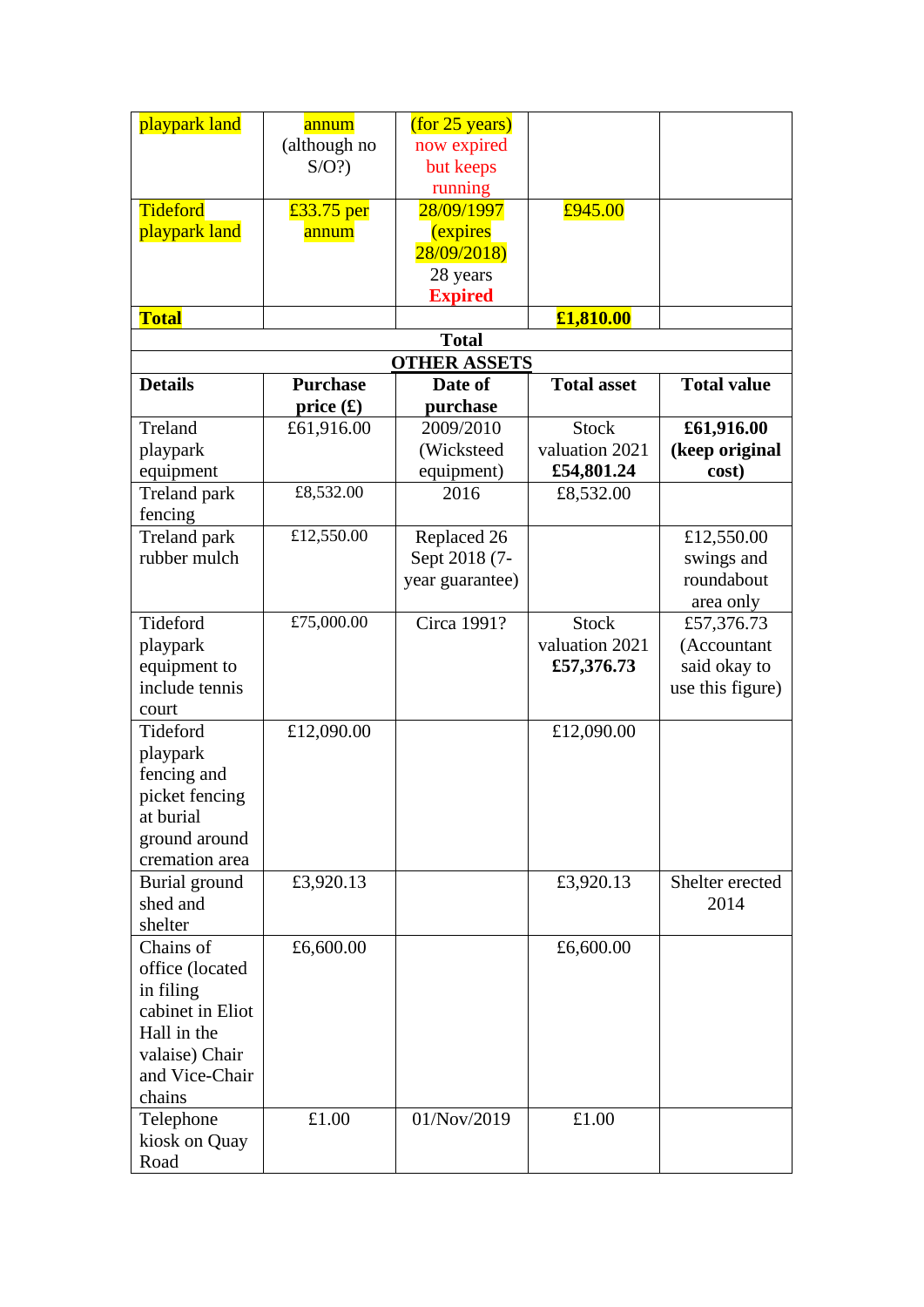| $3 \times$ picnic<br>benches | £170.00 each | April 2020 | £510.00     |  |
|------------------------------|--------------|------------|-------------|--|
| <b>Total</b>                 |              |            | £163,495.86 |  |

| <b>Misc. Assets</b>             |             | <b>Amount</b>          | Date of       | Value £           |
|---------------------------------|-------------|------------------------|---------------|-------------------|
|                                 |             |                        | purchase      |                   |
| Valaise (case holding chains    | £           | 530.00                 |               | In the left hand  |
| of office)                      |             |                        |               | filing cabinet in |
|                                 |             |                        |               | Eliot hall cellar |
| Bus Shelters x 2 (Polbathic car | £           | 7000.00                |               |                   |
| park and on A374).              |             |                        |               |                   |
| Bus shelter near Lynher House   | £           | 2365.59                |               |                   |
| Bus shelter (wooden) on A38     |             |                        |               | War Memorial      |
| at Tideford heading East - war  |             |                        |               | Commission        |
| memorial                        |             |                        |               | own it but we     |
|                                 |             |                        |               | maintain it       |
| Public Seats x 26 (See below)   | $\mathbf f$ | 4000.00                |               |                   |
| Metal notice boards x 4 (St     | £           | 4948.00                |               |                   |
| Germans, Bethany, Polbathic,    |             |                        |               |                   |
| Tideford)                       |             |                        |               |                   |
| Metal notice board x 1 in St    |             | 1237.00<br>$\mathbf f$ |               |                   |
| Germans burial ground           |             |                        |               |                   |
| Granite Seat, Millennium        |             | 375.00                 |               |                   |
| gardens                         |             |                        |               |                   |
| Wooden circular seat in         | £           | $\gamma$               |               |                   |
| <b>Millennium Gardens</b>       |             |                        |               |                   |
| Lap top and printer             | $\pounds$   | 600.00                 | 2017          |                   |
| 3 litter bins $-2$ Treland park | £           | 869.00                 |               |                   |
| and 1 above park                |             |                        |               |                   |
| 4 Defibrillators - Halfway,     |             | £4,800.00              | $2016 -$      |                   |
| Bethany, RBL and Eliot Hall     |             |                        | Renewed for 4 |                   |
|                                 |             |                        | years Aug'20  |                   |
| 2 x wooden picnic benches at    | £           | 267.00                 | 2016          |                   |
| Bethany (located behind the     |             |                        |               |                   |
| chapel)                         |             |                        |               |                   |
| Clerks mobile phone             | $\pounds$   | 75.00                  | 2016          |                   |
| <b>Total</b>                    |             |                        | £27,066.59    | £201,931.45       |

## **Dated – May 2022**

The VAS'(speed devices in Polbathic on A374) are now a Cornwall Council asset as they've been installed as part of our ITS contract. This includes maintenance which is carried out on a yearly basis by our contractor (SSE) and should you have any issues or the sign is damaged etc. please let us know and SSE will attend site to investigate.